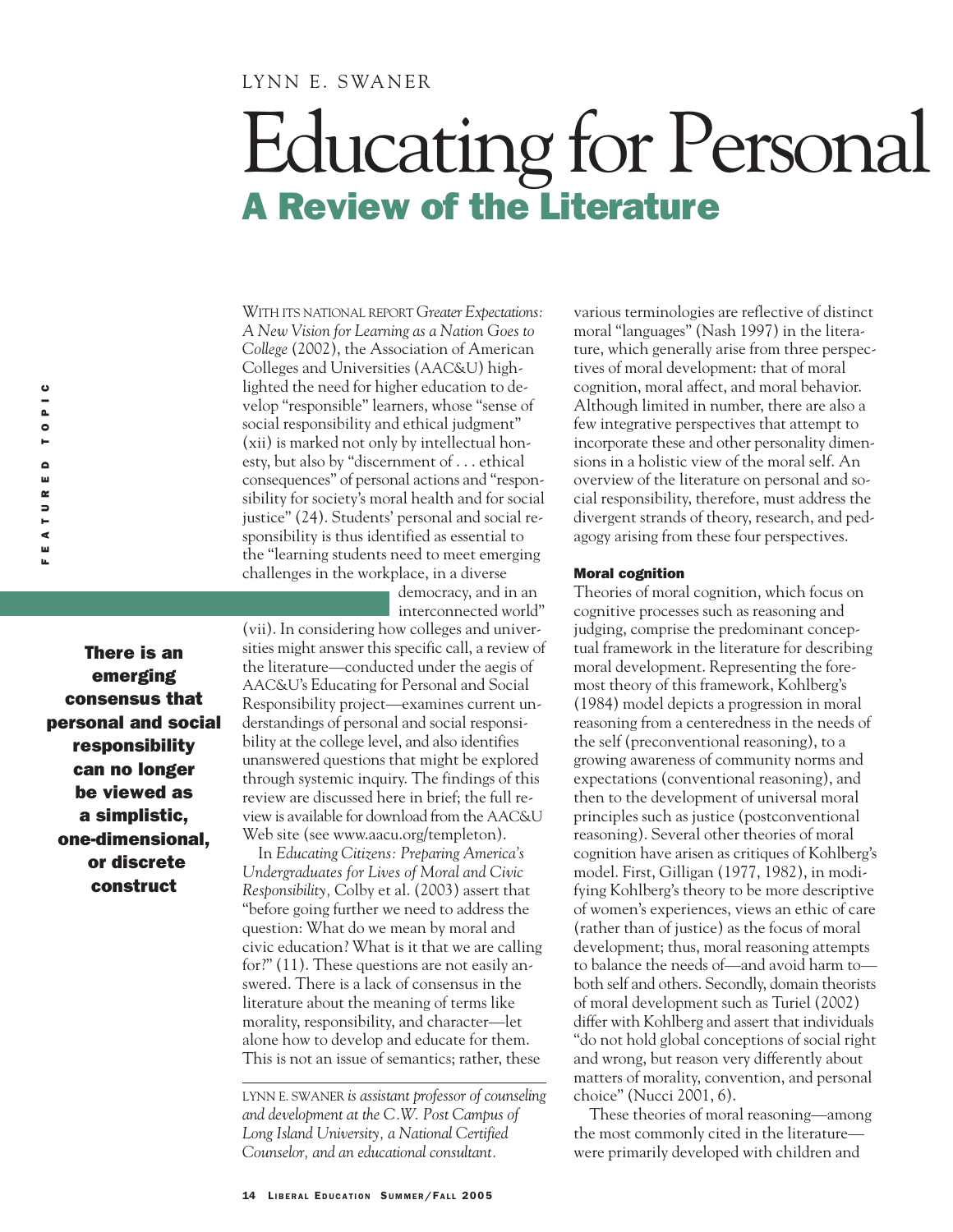# & Social Responsibility



C.W. Post Campus– Long Island **University** 

early adolescents. In contrast, Perry's scheme of ethical and intellectual development was among the first examinations of college students' cognition. Through the positions of the Perry scheme, students move from a dualistic worldview that endorses absolute right and wrong, to a recognition of multiple and potentially valid perspectives, and then to a contextually relative approach to judging the adequacy of moral stances. The developmental path described by Perry is echoed in the work of Belenky et al. (1997), who describe women's development of increasingly complex ways of knowing and views of self, and King and Kitchener's (1994) reflective judgment model, which details development in students' justifications of their beliefs about ill-structured problems.

The majority of empirical evidence for moral development during college arises from the moral cognition perspective and from these theories in particular. In their metaanalysis of research on the effects of college attendance, and with specific reference to the prolific research on Kohlberg's model, Pascarella and Terenzini (1991) state that increasing complexity in moral reasoning is "a major (if not the major) change that takes place during college" (343). Research on the Perry scheme also shows that students generally develop more complex ways of thinking and valuing during college (Mentkowski, Moeser, and Strait 1983), and King and Kitchener (1994) also report development in reflective judgment during the college years.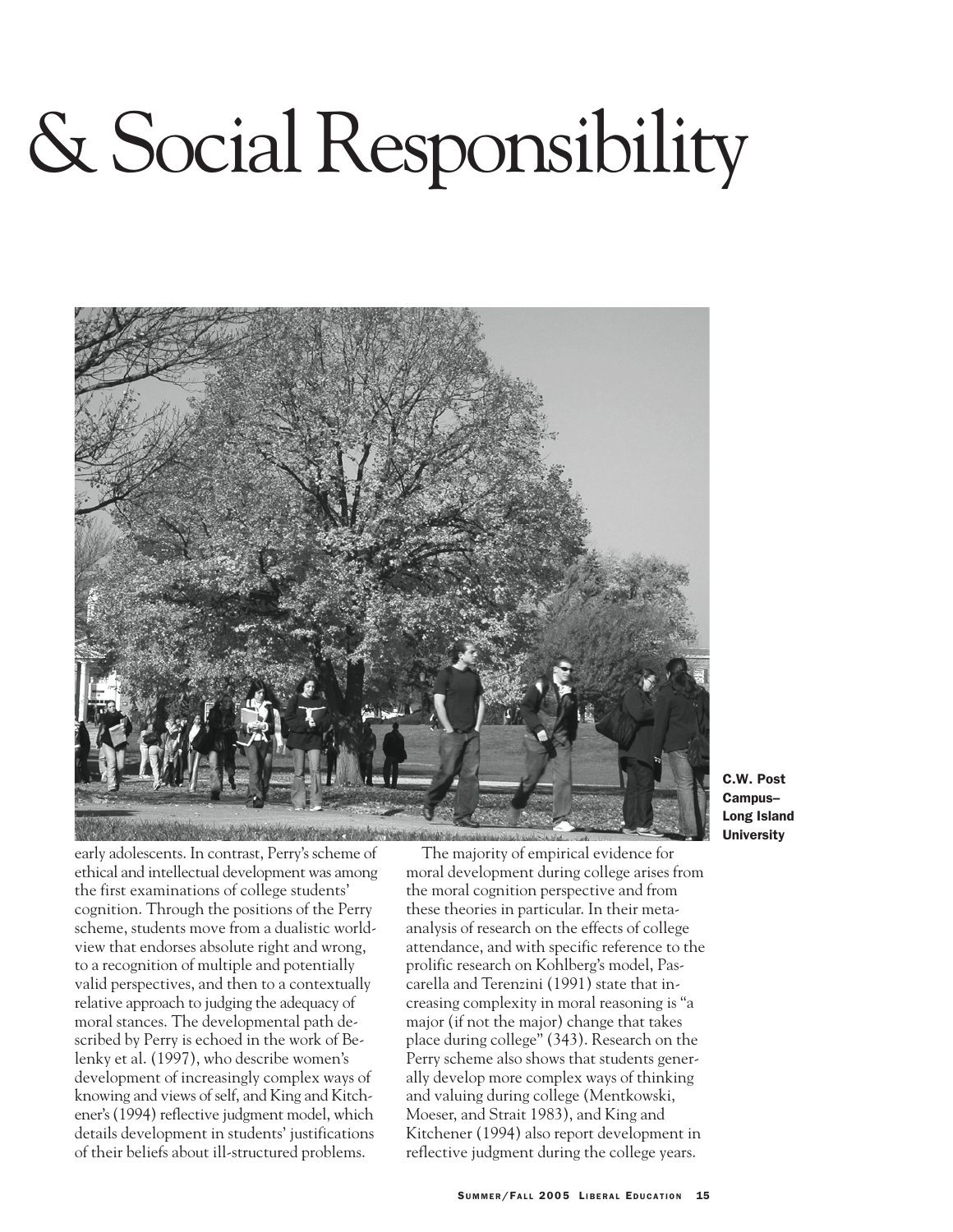Educating for personal and social responsibility, from the perspective of moral cognition, involves promoting students' cognitive development. The literature suggests several approaches as successful in promoting cognitive development. Though Kohlberg views this development as primarily facilitated by dialogue with individuals in more advanced stages of moral reasoning, Berkowitz (1984) found that such discussions—termed "sociomoral discourse"—are particularly effective if students are required to analyze, extend, or logically critique the arguments of others. Additionally, Kohlberg's "just-community model" (though designed for secondary school settings) involves students in democratic self-governance as a means of "promoting individual development through building a group-based moral atmosphere" (Reimer, Paolitto, and Hersh 1983, 237). Finally, Knefelkamp and Widick (Knefelkamp 1999) describe four "Developmental Instruction Variables"—providing structure, experiential learning, diversity, and personalism (collaboration and application of learning), in both course process and content—that can be used in crafting educational contexts facilitative of development along the Perry scheme. Each of these approaches suggests that the primary cognitive task of college is not simple content mastery (the traditional focus of most courses) but, rather, meaningful engagement with content that facilitates development of complex moral judgments and understanding of self as part of larger social contexts.

#### Moral affect

Affective theorists view emotions—rather than cognition—as the building blocks of moral development. Many critique the relative absence of affect from other theories of moral development, and from Kohlberg's theory in particular, for which "cognitive competence has been the core concept . . . and affective processes have only been dealt with as cognitive arguments" (Villenave-Cremer and Eckensberger 1985, 192). Hoffman (2000) argues that empathy is the primary moral emotion, and that empathic capacities— "psychological processes that make a person have feelings that are more congruent with another's situation than with his own" (30) are the focus of developmental change. Hoffman portrays empathy development during

late adolescence as culminating in the ability for long-term perspective taking, or understanding that individuals and groups have histories of suffering beyond the present situation. Although they provide a broader psychosocial theory of college student development, Chickering and Reisser (1993) posit that, during college, empathy develops through the formation of mature interpersonal relationships, and they describe the college years as a time of learning to manage and balance emotions, moral and otherwise.

Not much is known empirically, however, about the development of moral affect in college. In their analysis of thirty years of higher education research, Pascarella and Terenzini (2005) do not identify any studies related to the development of moral affect or empathy. Yet, there is some promising evidence that it is possible to educate for empathy during the college years. Specifically, Hatcher et al. (1994) report significant gains in empathy scores (as measured by the Interpersonal Reactivity Index) among behavioral psychology students also enrolled in a peer-facilitated curriculum to promote the development of empathy-related skills.

Along these lines, the literature is far more extensive in the area of how to educate for moral affect. Noddings (2002) proposes that moral emotions can be developed through the act of caring for others. Because Noddings (1992) claims that caring "is a way of being in relation, not a set of specific behaviors" (17), she views educating for moral development as fostering morally healthy relationships with others who care about the individual. Through the processes of "modeling, dialogue, practice, and confirmation" (148), authorities and peers provide students with important moral lessons regarding community membership. This is particularly true for formal and informal conversations, both of which "are part of moral education because when they are properly conducted, we learn through them how to meet and treat one another" (146).

The notion of caring as a basis for moral education is applicable to higher education in a number of ways. Many residence halls and other student-life forums already seek to provide caring environments for students as well as personal connections with the campus community. And the number of academic and residential learning communities on campuses is growing steadily, consistent with Noddings's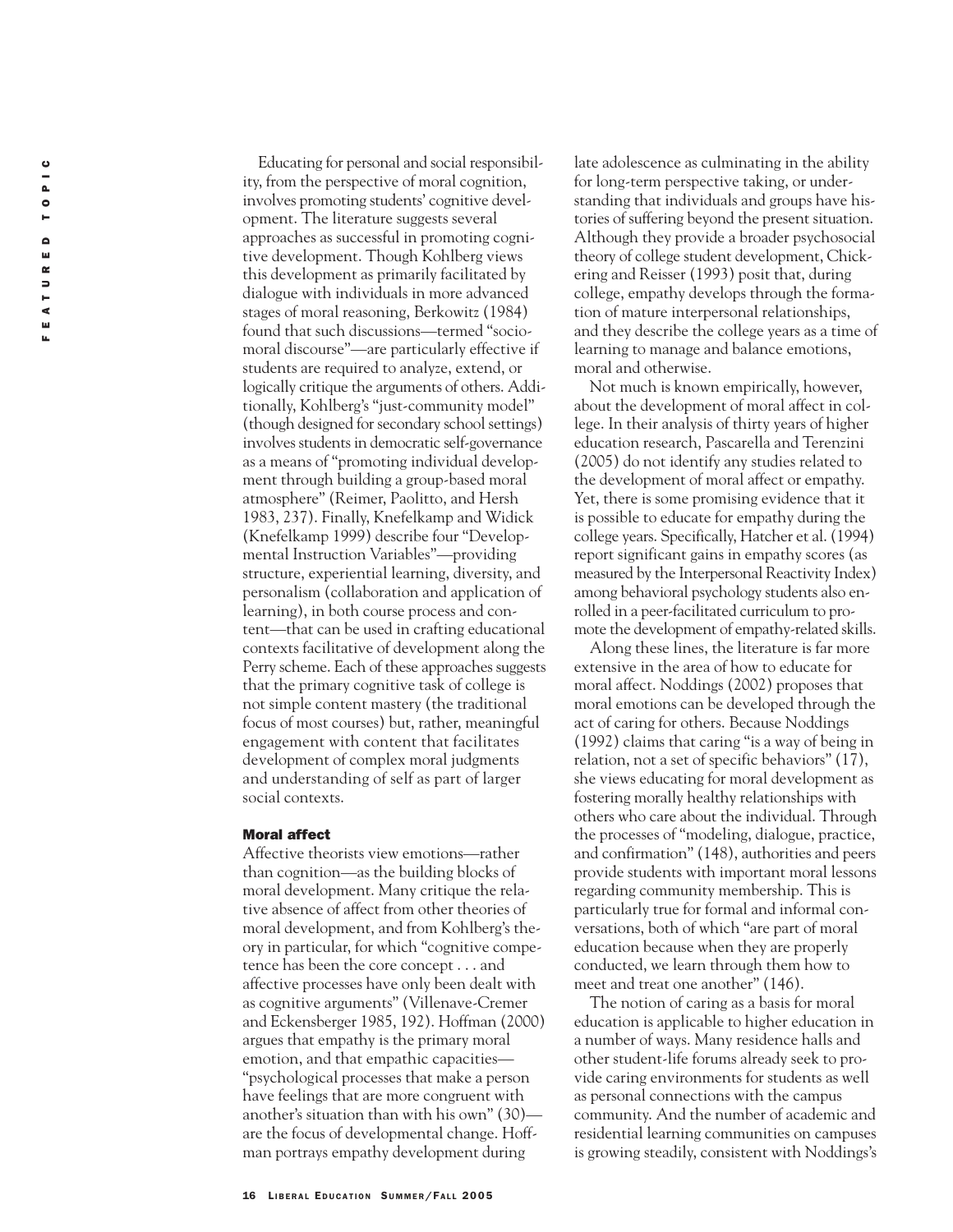(1992) assertion that relational continuity is critical for moral development. Although faculty traditionally shy away from addressing emotional content, Noddings's recommendations for both structured and informal conversation can potentially help promote a sense of care and empathy in the class-

room. And on a broader level, the affective perspective suggests that a caring campus environment helps students develop not only their own empathic capacities, but also the ability to care for themselves and others.

#### Moral behavior

A third dimension of personal and social responsibility, moral behavior, attracts the most concern and attention in higher education. A wide range of student behaviors in college are troubling. Wechsler and Wuethrich (2002) report that over 70 percent of traditional-age college students binge drink, and approximately 1,400 students die each year from alcoholrelated injuries. Levine and Cureton (1998) provide a menu of other behavioral problems, including a rise over the past two decades in eating disorders (by 58 percent), classroom disruption (by 44 percent), drug abuse (by 42 percent), gambling (by 25 percent), and suicide attempts (by 23 percent). Beyond statistics, Schrader (1999) reports that college students often fail to engage in decisive behavior when facing moral dilemmas involving drugs, cheating, stealing, infidelity, disobeying authority, or peer pressure; in Schrader's research, most students "resolved [such] dilemmas by letting the issue drop, by doing nothing, by going along with the situation or with others in it, and by letting the problem resolve itself somehow" (48).

While there is almost universal concern about these behaviors, it bears mentioning that there is substantial disagreement as to whether and how they may be defined as moral issues. This is true not only for theorists but also for individual students, who often differ on whether they view a given behavior as a moral issue or as a matter of personal choice. For example, Levine and Cureton describe the issue of safe sex—which, they report, 51 percent of sexually active students fail to practice—as one for which students evidenced an "ambiguity

## When considered from a social learning perspective, educating for personal and social responsibility primarily involves shaping a moral campus environment

these adolescents tend to use substances more frequently than teens who consider such use a moral issue.)

about the dividing line between health risks and issues of morality" (113). Similarly, Berkowitz (2000) found that a majority of adolescents view self-harm and substance abuse as personal, rather than moral, issues. (Most interestingly, Berkowitz reports that

Regardless of whether a particular behavior is viewed as moral or amoral, social learning theory is the principal framework offered in the literature for understanding how behavior develops. Bandura (1977), who holds that all behaviors are learned through the observation of others, views adults as teaching, modeling, and reinforcing desirable moral behaviors for children. Sieber (1980) extends this development into adolescence, where adults shape behavior (by rewarding behaviors that approximate those desired) and substitute behaviors (by demonstrating how to exchange prosocial for antisocial behaviors). As young adults then move into new settings like college, the environment and peer groups continue to provide reinforcement for previously learned behaviors.

Research on college student behavior generally provides support for this social learning perspective of moral development, as evident in Astin's (1993) findings that peer groups are "the single most potent source of influence on growth and development during the undergraduate years" and that "students' values, beliefs, and aspirations tend to change in the direction of the dominant values, beliefs, and aspirations of the peer group" (398). Extensive research on academic dishonesty provides further confirmation; McCabe, Treviño, and Butterfield report that the perception of peer behavior is the most powerful influence on cheating and identify social learning theory as the "most important" means of explaining this relationship (359).

When considered from a social learning perspective, educating for personal and social responsibility primarily involves shaping a moral campus environment. McCabe, Treviño, and Butterfield suggest that, "From a social learning standpoint . . . [colleges] should do more to ensure that their students have suitable peer role models," because "if students see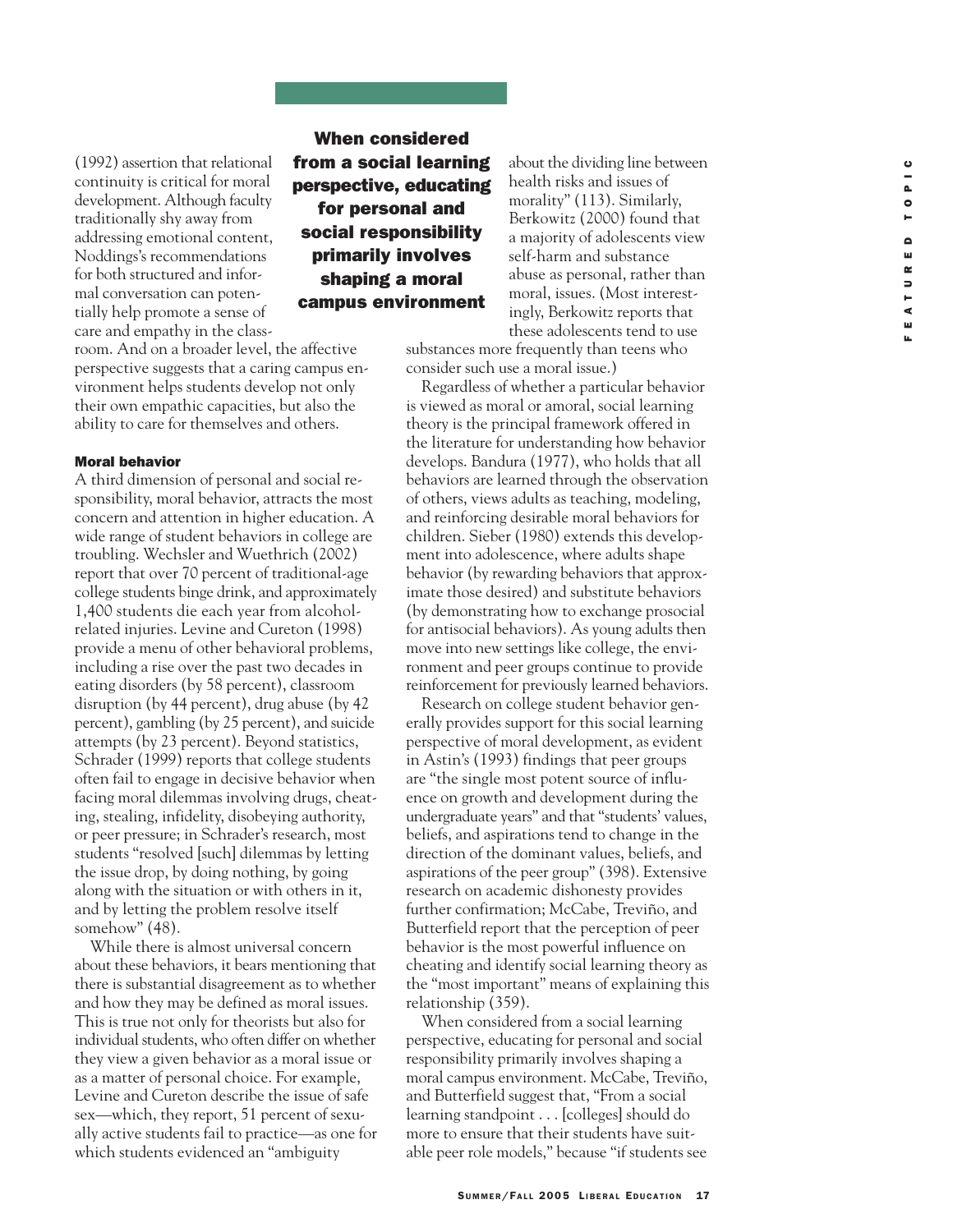their peers engaging in prosocial behaviors" (373) they themselves may be less likely to engage in negative behaviors like cheating. Since faculty also serve as powerful models of moral behavior, faculty selection, training, and support are critical. There is also positive evidence that institutional policies like honor codes and student conduct codes can reinforce morally desirable behavior, as McCabe, Treviño, and Butterfield found that "the level of academic dishonesty is highest at colleges that do not have honor codes . . . and is lowest at schools with traditional honor codes" (368). Through these kinds of efforts, institutions can create communities that model, teach, and reinforce personally and socially responsible behavior.

#### Integrative perspectives

In the literature, there is a growing discussion of the inadequacy of current theory for describing the complexities of moral development; Rest (1984) suggests that the tendency to "divide the field into behavior, affect, and cognition . . . is deficient for many reasons," principally that it "leave[s] us dangling about how behavior, affect, and cognition are related" (25). There are a few perspectives in the literature that attempt to integrate these domains. For example, Lickona (1991) proposes a tripartite model of moral development that integrates the "habits of the mind, habits of the heart, and habits of action . . . [as] all three are necessary for leading a moral life" (51).

Rest et al. (1999), in acknowledging that "morality is a multiplicity of processes" (100), propose a four-component model that adds moral sensitivity, motivation, and character to moral cognition. Moral sensitivity entails both interpreting a situation for its moral content and understanding how one's actions in the situation will affect others, while moral motivation involves the "degree of commitment to taking the moral course of action . . . and taking personal responsibility for moral outcomes" (101). Moral character, a function of ego strength and locus of control, is developed by "persisting in a moral task, having courage, overcoming fatigue and temptations, and implementing subroutines that serve a moral goal" (101). Since individuals have strengths and weaknesses in these four areas, Rest (1984) posits that "the production of moral behavior involves all four component processes and

that deficiencies in any component can result in failure to behave morally" (35–3).

To the triumvirate of moral reason, moral emotion, and moral behavior, Berkowitz (1997) adds moral character, moral values, moral identity, and meta-moral characteristics, for a total of seven components comprising the "moral anatomy," or the "psychological components that make up the complete moral person" (Berkowitz 2002, 48). Berkowitz (2002) explains that moral character refers to an individual's moral "personality . . . the unique and enduring tendency of an individual to act in certain ways" (15). Moral values are "affectively laden beliefs concerning the rightness and wrongness of behaviors or end states" (18), though individuals may differ on whether they view a given value as moral. For individuals who have a mature moral identity, "being moral is critical to their sense of self" (21), and they strive to behave in ways that are consistent with their self-concept (Blasi 1984). Finally, meta-moral characteristics are elements of personality that "are not intrinsically moral but may serve moral ends" (23), such as self-discipline, which is equally necessary for engaging in moral action (e.g., academic honesty) as in immoral behavior (e.g., criminal activity).

There is evidence of developmental change along some of these dimensions. In terms of Rest's integrative model, Bebeau and Brabeck (1989) have empirically established moral sensitivity as a distinct construct. And while there is a lack of consensus regarding the meaning and constitution of "moral values," a component of Berkowitz's moral anatomy, Pascarella and Terenzini (1991) cite research indicating "relatively modest" shifts during college toward "greater altruism, humanitarianism, and sense of civic responsibility and social conscience" (277) as well as "social, racial, ethnic, and political tolerance and greater support for the rights of individuals" (279) though the underlying causes for these shifts are unclear. The developmental trajectories of the remaining dimensions identified by Rest and Berkowitz are not as well documented in the literature and, therefore, remain largely theoretical. Furthermore, both Rest and Berkowitz concede that very little is actually known about relationships between the various dimensions of morality they identify. Clearly, these are generative areas for future research.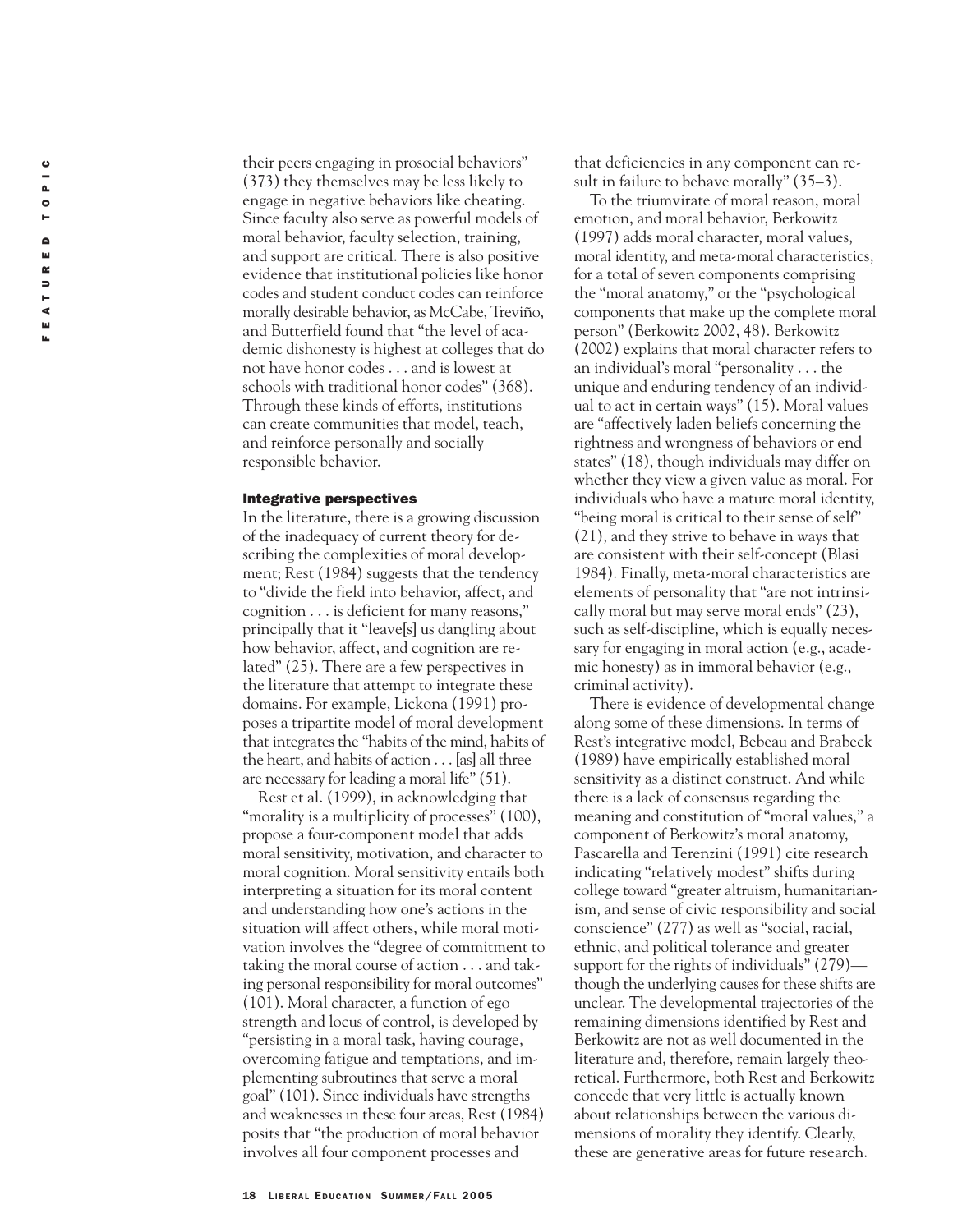

Examples of pedagogical approaches that use an integrative perspective are likewise few. One actual model in practice is the Sierra Project, a curriculum intervention and longitudinal research study initiated at the University of California–Irvine in the 1970s. Whiteley and Yokota (1988) describe the project's integrative goal of developing "ethical sensitivity and awareness, an increased regard for equity in human relationships, and the ability to translate this enhanced capacity and regard into a higher standard of fairness and concern for the common good" (12). As part of a freshman living-learning community, Sierra Project students resided together and attended a course on community building, conflict resolution, empathy and social perspective taking, race and gender issues, and experiential community service. Significant gains in moral reasoning and a greater sense of community among program students, along with closer relationships with faculty and higher graduation rates, are reported by Whiteley and Yokota, leading them to conclude that the project made "a moderate contribution toward furthering character development in college freshmen" (26).

More recently, Colby et al. (2003) describe a set of best practices arising from their study of twelve exemplar institutions, all of which

established "moral and civic development [as] a high priority and have created a wealth of curricular and extracurricular programs to stimulate and support that development" (9). In addition to overall approaches that are "intentional, holistic, and designed to reach all of their students" (277), three basic principles were evident across the twelve institutions' efforts, in that they all targeted multiple dimensions of the moral self, including understanding, skills, and behavior; utilized multiple sites for education across the campus, as well as diverse pedagogical approaches (e.g., experiential learning and group work); and integrated moral and civic development as a priority throughout the campus culture, in elements like "physical symbols, iconic stories, [and] socialization practices" (282).

Finally, Berkowitz and Fekula (1999), who describe character education as the purposeful development of all elements of the moral self, make several recommendations for character education at the college level. In order to establish "a pervasive, multifaceted, institutional endeavor based on a clear vision of the moral person and core values" (18), institutions can teach about character by addressing ethics across the curriculum and providing special programs or publications related to character issues. In line with social learning theory, institutions can display character through the modeling of behavior by adults and peer leaders, demand character by setting and enforcing standards through honor and student conduct codes, and offer opportunities to practice character through democratic governance, service learning, and experiential learning. Students can reflect on character through mentoring relationships, service learning, journals, and academic discussions. Additionally, Berkowitz and Fekula recommend that institutions establish interdisciplinary centers for character development and conduct an "ethics audit" (22) to study campus impact on students' character development.

#### Future directions

Given the complexity of human personality, experience, and behavior, an adequate conceptualization of personal and social responsibility involves a convergence of multiple dimensions of the self. While extant literature falls short of this view, the integrative frameworks discussed are promising starting points

C.W. Post Campus– Long Island **University**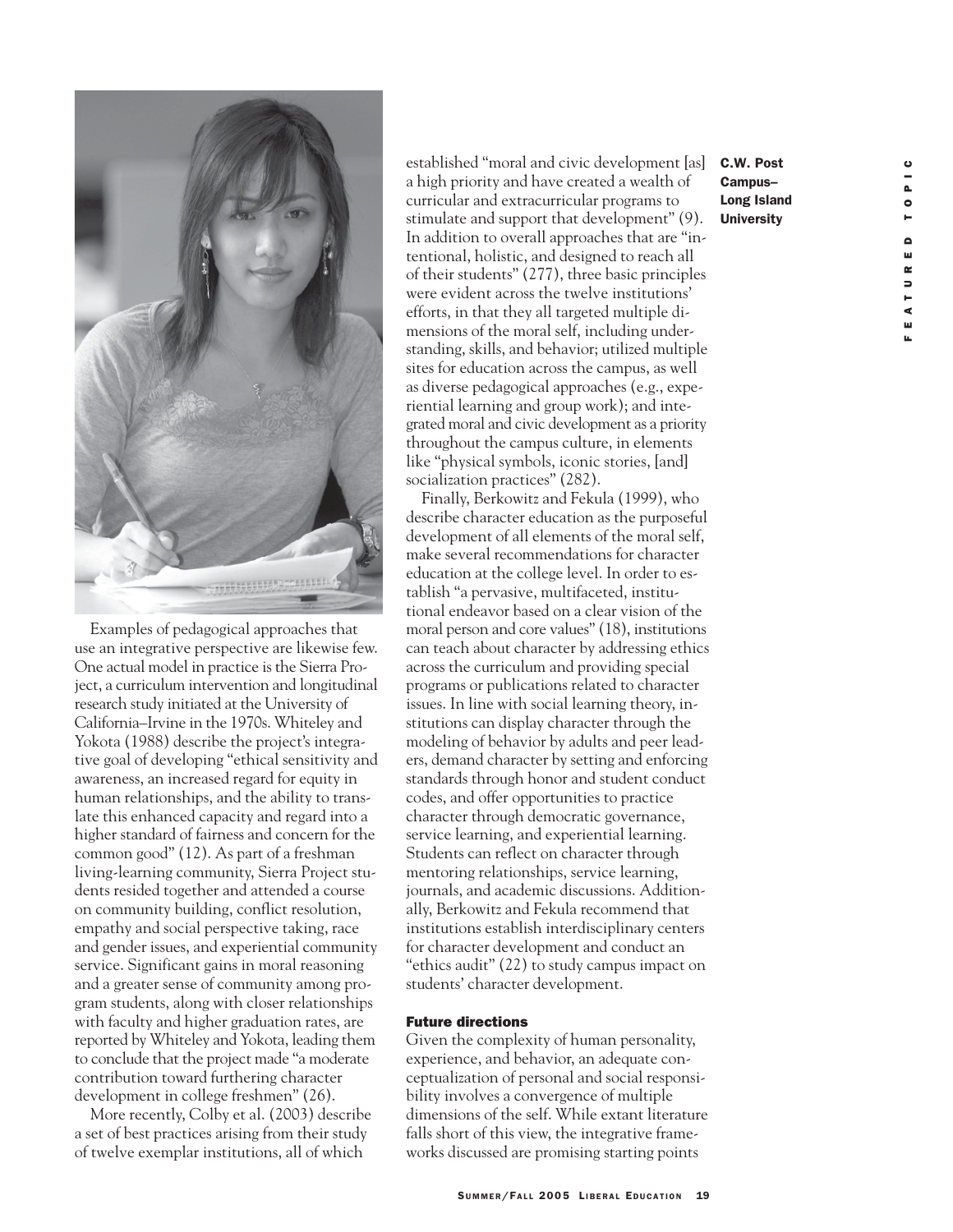for a more capacious description of personal and social responsibility. Even these frameworks, however, do not move beyond cataloging moral dimensions to provide understanding of how these dimensions are interrelated, nor do they describe how these dimensions interact with larger moral environments in which the self is situated. Such understandings are likely essential to answering critical questions about how moral outcomes are produced and, in turn, can be enhanced through education.

This divided theoretical landscape has significant implications for research in the field. As Schrader (1999) explains, current "research enterprises stem from different paradigms and speak different languages" and will do so "until we as moral researchers can construct a new way of examining the field that transcends our current perspective on it" (52). Nowhere is this more evident than instrumentation, the bulk of which is univariate and based on Kohlberg's model of moral reasoning, with few instruments capable of examining dimensions like moral affect, behavior, character, values, and identity among college populations. Thus, although personal and social responsibility is decidedly a multivariate construct, there currently exists the capacity to systematically examine only a single dimension or variable—that of moral cognition. As a potential solution, Colby et al. (2003) identify the "need for a shareable toolkit that includes a wide array of valid measures of important dimensions of moral and civic development" (271). Such a toolkit would be most generative if implemented in a robust research design, accompanied by in-depth (qualitative) measures providing insight into underlying relationships between variables, and administered longitudinally to observe change in students with particular constellations of moral dimensions.

Finally, given the current state of theory and research related to personal and social responsibility, there is clear deficiency in the knowledge base necessary for informed educational design, as Morrill (1980) explains: "When we understand more fully what it means for the unified human person—not a mind in a body, or an organism in an environment to be the subject of education, *then* the full possibilities of moral and values education will be manifest" (54–55, emphasis added). Integrative perspectives can provide starting

points for this understanding, as well as for future institutional efforts at implementing broad-based pedagogical efforts in the area of personal and social responsibility. It is imperative that such efforts build in evaluative and research mechanisms, so that much needed data is generated about how personal and social responsibility develops within, and is shaped by, educational environments.

While the literature on personal and social responsibility in college has remained largely fragmented over the past three decades, there is an emerging consensus that personal and social responsibility can no longer be viewed as a simplistic, one-dimensional, or discrete construct. As Schrader (1999) explains, "we must begin to look at morality as a kaleidoscope in which the various issues, norms, elements, considerations, voices, or perspectives can be seen working together, ever changing, complementing each other, and providing a more complete view of the thoughts and actions of people as they struggle with moral issues in all their complexity" (45).

Those who will design future efforts for enhancing personal and social responsibility are themselves responsible for recognizing and embracing this complexity, as well as its full implications for theory, research, and practice in higher education.  $\Box$ 

*To respond to this article, e-mail* liberaled@aacu.org *, with the author's name on the subject line.*

- Astin, A. W. 1993. *What matters in college? Four critical years revisited.* San Francisco: Jossey-Bass.
- Bandura, A. 1977. *Social learning theory*. 2nd ed. Englewood Cliffs, NJ: Prentice Hall.
- Bebeau, M. J., and M. Brabeck. 1989. Ethical sensitivity and moral reasoning among men and women in the professions. In *Who cares?*, ed. M. Brabeck, 144–63. New York: Praeger Press.
- Belenky, M. F., B. Clinchy, N. Goldberger, and J. M. Tarule. 1997. *Women's ways of knowing: The development of self, voice, and mind.* 10th anniversary ed. New York: Basic Books.
- Berkowitz, M. W. 1984. Process analysis and the future of moral education. Paper presented at the annual meeting of the American Educational Research Association, New Orleans.

**REFERENCES** 

Association of American Colleges and Universities. 2002. *Greater expectations: A new vision for learning as a nation goes to college*. Washington, DC: Association of American Colleges and Universities.